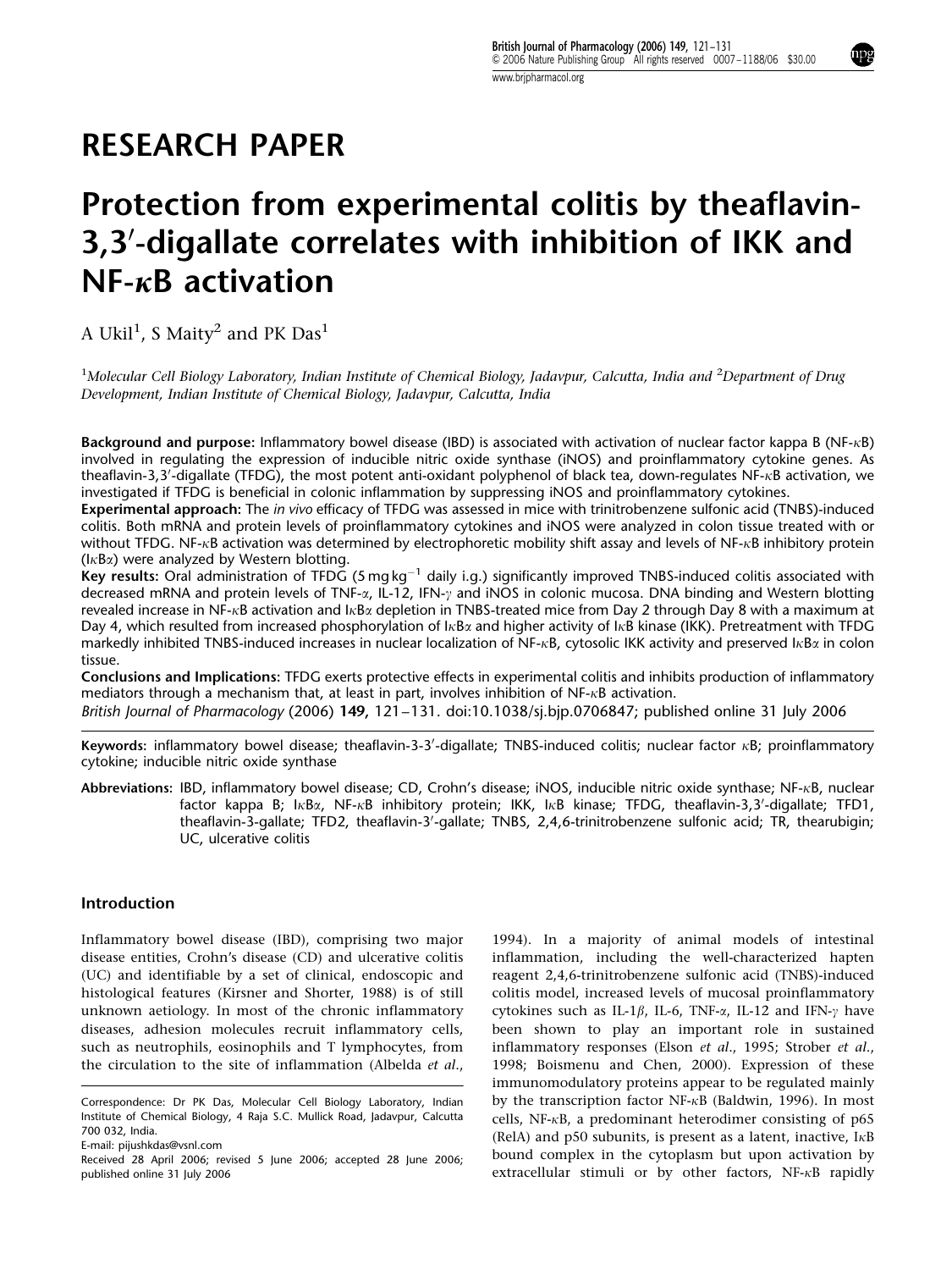translocates to the nucleus and activates gene expression (May and Ghosh, 1998). The exact molecular mechanism by which various extracellular stimuli lead to the activation of  $NF-\kappa B$  is not well understood. However, most signals induce the activity of a large multisubunit protein kinase, called  $I<sub>K</sub>B$ kinase (IKK). Activation of the IKK complex leads to specific IkBa phosphorylation/degradation and subsequent release of  $NF-xB$ , which then translocates to the nucleus and activates transcription of multiple kB-dependent genes including iNOS and Th1 cytokines. NF-kB has already been shown to be strongly activated in UC and CD (Neurath et al., 1998; Rogler et al., 1998; Schreiber et al., 1998). Experimental trials using p65 antisense oligonucleotides against NF-kB in TNBSinduced colitis model efficiently prevent NF-kB activation and cytokine production resulting in the prevention of mucosal inflammation (Neurath et al., 1996; Hamamoto et al., 1999). Moreover, compounds which downregulate NF-kB have been proved to be beneficial in the treatment of IBD (Sugimoto et al., 2002).

Medications currently available for IBD alleviate inflammation and reduce symptoms, but do not provide a cure or prevent long-term complications. The principal drugs used are 5-aminosalicylate, corticosteroids and immunosuppressants. Although these drugs have shown their benefit in the treatment of IBD, they have serious side effects that limit their clinical application. Promising treatments that might be considered as adjuncts to conventional treatment include herbal medicines derived from plant extracts that are being utilized to treat a wide variety of clinical diseases. Recently, there has been a great scientific interest in the field of phytochemicals, especially tea, as nutritional tools for chronic disease prevention, a definitive approach to control disease and reach old age in good health. Tea is consumed worldwide as black tea, oolong tea and green tea. Although black tea is the most widely consumed (80% of the total tea consumption) beverage, the work carried out on black tea so far is much less compared to green tea. Tea polyphenols especially catechins of green tea, have been the primary agent responsible for the beneficial and disease-inhibitory activity (Dufresne and Farnworth, 2001). During the production of black tea, substantial proportions of catechins are converted to theaflavins and thearubigins by a polyphenol oxidase (Balentine et al., 1997). Theaflavins (about 1–2% of the total dry weight of black tea) including theaflavin, theaflavin-3-gallate (TFD1), theaflavin-3'-gallate (TFD2) and theaflavin-3,3'-digallate (TFDG), possess benzotropolone rings with dihydroxy or trihydroxy systems. Only recently work has been initiated with black tea or its characteristic constituents, theaflavins and thearubigins (TR), which have revealed diverse pharmacotherapeutic effects including hypoglycemic (Gomes et al., 1995), anticarcinogenic (Mukhtar and Ahmad, 2000; Schwab et al., 2000) and antiatherosclerotic (Muramatsu et al., 1986) effects. A number of studies have shown that tea polyphenols especially TFDG, inhibit production of NO and expression of iNOS mRNA by murine macrophages (Chan et al., 1997; Kim et al., 1999; Lin et al., 1999) and this TFDG mediated inhibition of iNOS is associated with downregulation of NF-kB activation (Lin et al., 1999). These observations suggest that TFDG may be useful in the treatment of patients with IBD.

In the present, study we administered TFDG to mice with TNBS-induced colitis to evaluate its beneficial effects on intestinal inflammation. Our results demonstrate that treatment with TFDG depends on its ability to suppress the TNBSinduced activation of NF-kB and increased production of proinflammatory cytokines such as IL-12, IFN- $\gamma$  and TNF- $\alpha$ .

# Methods

# Animals

Female BALB/c mice weighing 25-30 g (obtained from National Institute of Nutrition, Hyderabad, India) were used for the experiments. Mice were housed under normal laboratory conditions that is at  $21-24$ °C and  $40-60$ % relative humidity, under a 12 h light/dark cycle with free access to standard rodent food and water. The investigation conforms to the Guide for the Care and Use of Laboratory Animals published by US National Institutes of Health (NIH Publication No. 85-23 revised 1996) and with the approval of the Institutional Animal Care and Use Committee.

## Experimental colitis

To induce colitis, mice were lightly anesthetized with diethyl ether and 0.1 ml of TNBS  $(60 \,\text{mg} \,\text{m} \text{l}^{-1}$  in 30% ethanol), was slowly administered into the lumen of the colon through a trochar needle approximately 3–4 cm proximal to the anus according to the model described earlier (Neurath et al., 1995). Control group of mice received 30% ethanol in PBS using the same technique. Animals were killed at 2, 4 and 8 days after TNBS administration. TFDG was administered by oral gavage in  $200 \mu l$  of PBS (freshly prepared) every day, over a 18-day period. To investigate the dosage effect, 1, 2.5, 5 and  $10 \text{ mg kg}^{-1}$  of TFDG was given daily by oral gavage for 10 days before subjecting the mice to TNBS-induced colitis and the same dose of TFDG was continued until the mice were killed 8 days after the induction of colitis (Figure 1). Five or six animals were used for each time point after TNBS administration.

## Macroscopic assessment of severity of colitis

Mice were killed by cervical dislocation, the colon excised, opened longitudinally and washed in saline. Macroscopic damage was assessed by the scoring system of Wallace and Keenan (1990), which takes into account the area of inflammation and the presence and absence of ulcers. The criteria for assessing macroscopic damage was based on a semi-quantitative scoring system where features were graded as follows: 0, no ulcer, no inflammation; 1, no ulcer, local hyperaemia; 2, ulceration without hyperaemia; 3, ulceration and inflammation at one site only; 4, two or more sites of ulceration and inflammation and 5, ulceration extending more than 2 cm. After macroscopic observation, samples of colonic tissue were subsequently excised for microscopic observation of damage, measurement of NO and mRNA expression of cytokines and iNOS.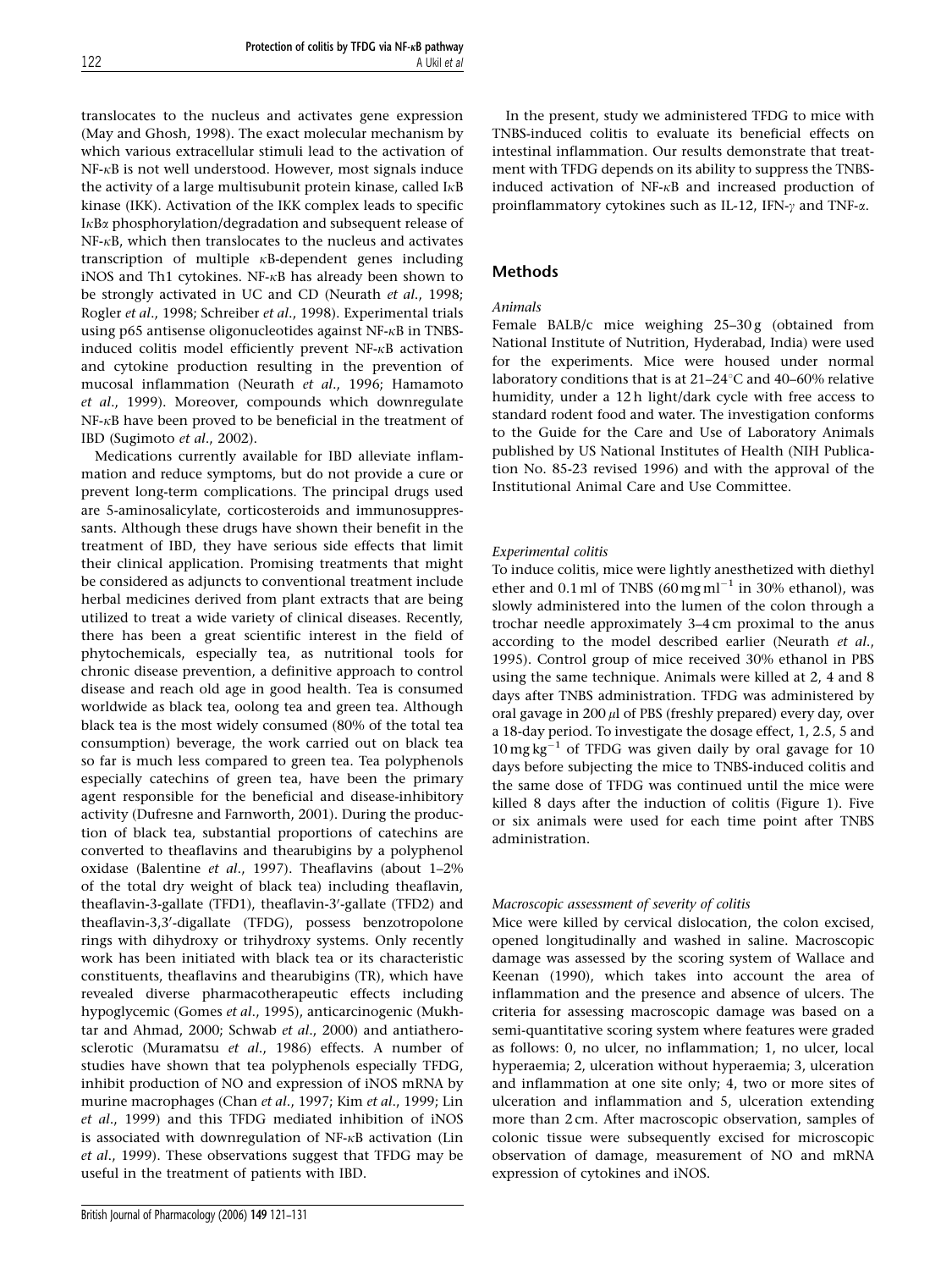

Figure 1 Time course of experimental schedules. Control and TFDG group received TFDG daily by oral gavage for a total of 18 days. Both TNBS and TFDG group received TNBS by intracolonic administration at day 10 whereas the control group received 30% ethanol at day 10. Groups of mice were killed (Sample) at 12, 14 or 18 days after the start of the study.

#### Microscopic assessment of colitis

The colon was fixed in 10% formalin in PBS for 1 week and the samples were then dehydrated in graded ethanol and embedded in paraffin. Sections  $7 \mu m$  were deparaffinized with xylene, stained with hematoxylin–eosin and examined in a Leitz Ortholux microscope. Histologic changes were graded semi quantitatively from 0 to 4 according to previously described criteria (Neurath et al., 1995) as follows: 0, no leukocyte infiltration; 1, low level of leukocyte infiltration; 2, moderate level of leukocyte infiltration; 3, high vascular density and thickening of colon wall and 4, transmural leukocyte infiltration, loss of goblet cells, high vascular density and thickening of the colon wall.

## Macrophages

Macrophages were collected by peritoneal lavage from mice (BALB/c; 20–25 g) given intraperitoneal (i.p.). injection of 0.5 ml of 4% thioglycollate broth 5 days before harvest and were utilized as described earlier (Basu et al., 1991). The culture medium consists of RPMI 1640 supplemented with 10 mm HEPES, 100 U ml<sup>-1</sup> penicillin, 100  $\mu$ g ml<sup>-1</sup> streptomycin and 10% FCS. More than 90% of the cell preparation was identified as macrophages by microscopic observation, and the macrophages were routinely found to be  $>95\%$  viable by Trypan blue exclusion.

#### NO production

Nitrite production was determined in macrophage culture medium by the Griess reaction as previously described (Das et al., 2001). Cell viability was assessed using a MTT-based colorimetric assay kit (Roche Applied Science, Basel, Switzerland) according to manufacturer's instructions.

#### Myeloperoxidase activity

Measurement of myeloperoxidase (MPO) activity is used as a biochemical marker of neutrophil infiltration into gastrointestinal tissues (Morris et al., 1989). The MPO activity of the tissue was determined by the method described earlier (Ukil et al., 2003).

#### Analysis of cytokines

The colon was homogenized in ice-cold tissue protein extraction medium (Pierce, Rockford, IL, USA) containing PMSF  $(10 \,\mu\text{g m} \text{m}^{-1})$ , aprotinin  $(10 \,\mu\text{g m} \text{m}^{-1})$ , leupeptin  $(10 \,\mu\text{g m})^{-1}$ ), N-p-tosyl-L-lysine chloromethyl ketone  $(10 \mu g \text{ ml}^{-1})$  and L-1-tosylamido-2-phenylethyl chloromethyl ketone  $(10 \mu g \text{ ml}^{-1})$ . The homogenate was then centrifuged at  $18000g$  for 20 min at 4°C. IFN- $\gamma$ , IL-12 and TNF- $\alpha$  were measured in the supernatant using an ELISA kit (BD Biosciences, San Jose, CA, USA). mRNA profiles for these cytokines along with  $\beta$ -actin as internal control were analyzed by RT-PCR. Reverse transcription of  $1 \mu$ g of RNA was performed according to the manufacturer's protocol for the Superscript One-Step RT-PCR system (Invitrogen Life Technologies, Carlsbad, CA, USA). Primers for all these genes have been published (Kawakami et al., 1997). After the appropriate number of PCR cycles, the amplified cDNA was separated by 2% agarose gel electrophoresis and visualized by ethidium bromide staining.

#### iNOS expression by RT-PCR and immunoblot analysis

RT-PCR was performed to determine the mRNA profile for iNOS along with  $\beta$ -actin as internal control. For immunoblot analysis,  $20 \mu$ g of colonic extracts were resolved by SDS-PAGE, electroblotted to nitrocellulose membrane and probed with murine anti-iNOS antibody (Transduction Laboratories, Lexington, KY, USA). After extensive washing, the antigen-antibody complexes were detected by the ECL kit (Amersham Biosciences, Arlington Heights, IL, USA) using horseradish peroxidase-conjugated anti-rabbit IgG (1:2000 dilution).

#### Preparation of nuclear and cytoplasmic extracts

A modified procedure based on Yang et al. (1998) was used. Briefly, the excised colons were washed with PBS (pH 7.4) and homogenized in ice-cold lysis buffer (10 mM HEPES, pH 7.9,  $1.5 \text{ mM}$  MgCl<sub>2</sub>,  $10 \text{ mM}$  KCl,  $0.5 \text{ mM}$ PMSF, 0.5 mM dithiothreitol and  $1 \mu$ g ml<sup>-1</sup> of aprotinin, leupeptin and pepstatin A), using a Dounce homogenizer. Homogenates were then incubated on ice for 45 min, NP-40 was added to a final concentration of 0.5% and the mixture was centrifuged at  $5000 g$  for 10 min at 4°C. The supernatant was saved for analysis of cytosolic proteins. The pellet was extracted in nuclear extraction buffer  $(20 \text{ mM}$  HEPES, pH 7.8, 400 mM NaCl, 1.5 mM MgCl<sub>2</sub>, 0.2 mM EDTA, 25% glycerol, 0.5 mM PMSF, 0.5 mM DTT and  $1 \mu$ g ml<sup>-1</sup>of aprotinin, leupeptin and pepstatin A) for 30 min on ice and centrifuged at  $15000g$  for  $15$  min. Protein concentrations were determined using Bio-Rad protein assay system (Bio-Rad, Hercules, CA, USA). Extracts were stored at  $-80^{\circ}$ C.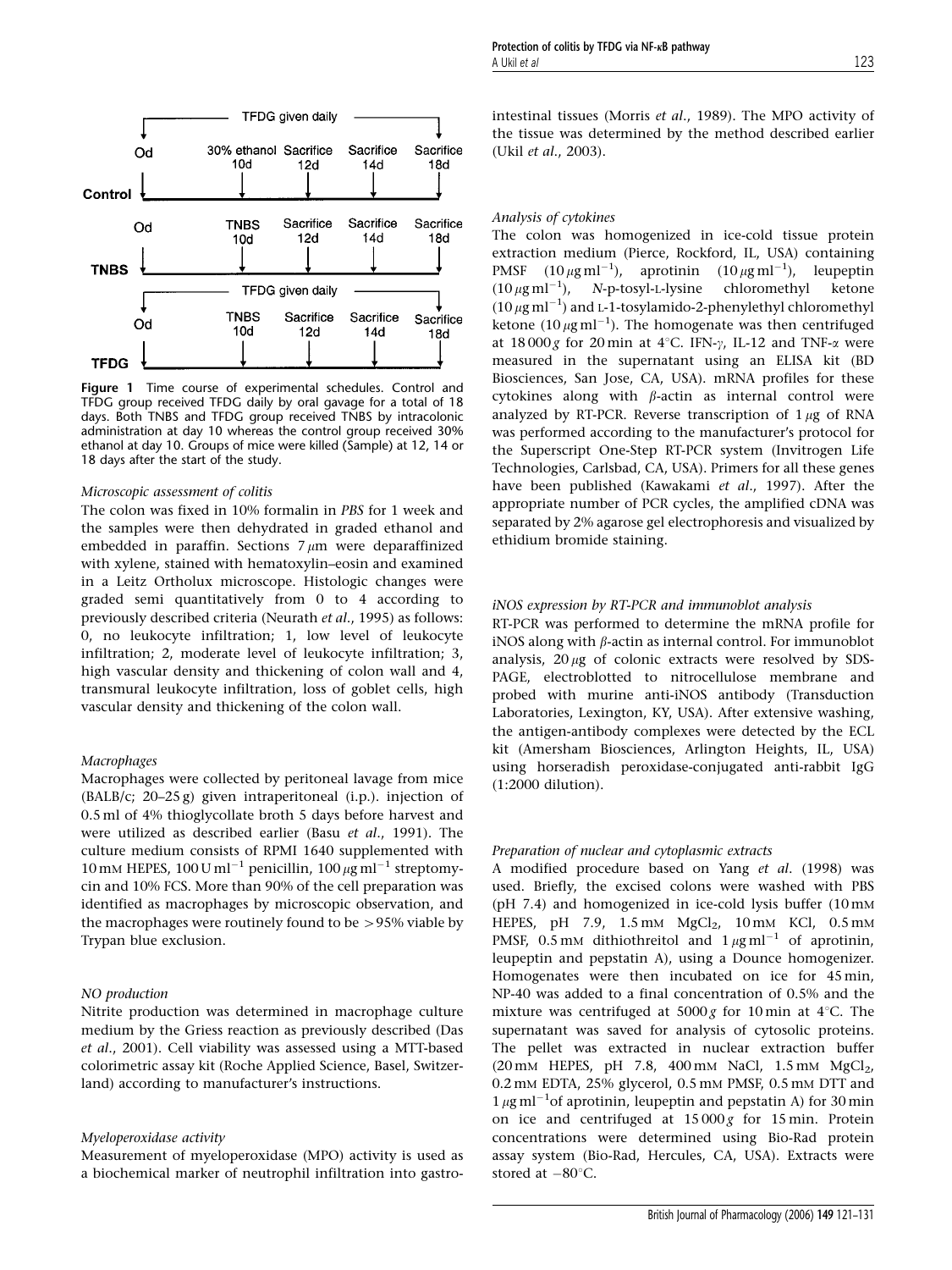## Electrophoretic mobility shift assay

For electrophoretic mobility shift assay (EMSA), each 10  $\mu$ g of nuclear extracts were preincubated with  $1 \mu$ g of poly (dI-dC) in a binding buffer (25 mM HEPES, pH 7.9, 0.5 mM EDTA, 0.5 mM dithiothreitol, 1% Nonidet P-40, 5% glycerol and 50 mM NaCl) for 10 min at room temperature. As a control, a 50-fold molar excess of unlabeled NF-kB competitor oligonucleotide was added. After preincubation,  $0.5$  ng of  $^{32}P$  endlabeled NF-KB oligonucleotide probe (5'-CGGGGACTTT CCGCTGGGGACTTTCCGCTTGAGCT-3') was added to the reaction mixture and incubated for 30 min. The DNA-protein complex was then electrophoresed on 4.5% nondenaturing polyacrylamide gels in  $0.5 \times$  TBE buffer (0.0445 M Tris, 0.0445 M borate and 0.001 M EDTA). For supershift assay, the nuclear extracts from TNBS-treated cells were incubated with antibodies against individual components of NF- $\kappa$ B complex (Santa Cruz Biotechnology, Santa Cruz, CA, USA) for 30 min at  $25^{\circ}$ C and analyzed by EMSA in the presence of all components of the binding reaction described above. As controls, the nuclear extracts were also treated with normal rabbit IgG.

# Western blot analysis of I<sub>KBa</sub>, p65 and p50

The nuclear and cytosolic proteins  $(30 \mu g)$  prepared from mice colon were resolved by 12% SDS-PAGE and electrotransferred to nitrocellulose membranes (Schleicher and Schuell, Keene, NH, USA). Membranes were washed with Tris-buffered saline (TBS) (100 mM Tris-HCl, 0.9% NaCl, pH 7.5) and immunoblotted as follows. Nonspecific binding sites were blocked with TBS containing 0.1% Tween 20 (TBS-T) and 5% nonfat dry milk at room temperature for 18 h. Membranes were then incubated in a 1:1000 dilution of rabbit polyclonal anti- $I_{\kappa}B_{\alpha}$  for cytosolic proteins or anti-p50 and anti-p65 antibodies for nuclear proteins (Santa Cruz Biotechnology, Santa Cruz, CA, USA) in TBS-T. After four washes in TBS-T, membranes were incubated in a 1:5000 dilution of horseradish peroxidase-conjugate anti-rabbit IgG (Santa Cruz Biotechnology, Santa Cruz, CA, USA) for 1 h at room temperature. After washing, immunoreactive proteins were detected by enhanced chemiluminescence using an ECL detection kit (Amersham Biosciences, Arlington Heights, IL, USA). Band intensities were quantitated densitometrically using QUANTITY ONE (Bio-Rad, Hercules, CA, USA).

# IKK assay

The assay was performed as described by Andresen et al. (2005). 300  $\mu$ g of cytosol extract were immunoprecipitated with anti-IKK $\alpha/\beta$  antibody in immunoprecipitation buffer (40 mM Tris-HCl, pH 8.0, 500 mM NaCl, 1 mM EDTA, 1 mM EGTA,  $10 \text{ mM } \beta$ -glycerophosphate,  $10 \text{ mM }$  NaF,  $10 \text{ mM }$  pNPP,  $300 \mu M$  Na<sub>3</sub>VO<sub>4</sub>, 1 mM benzamidine, 2  $\mu$ M PMSF, 10  $\mu$ g ml<sup>-1</sup> aprotinin,  $1 \mu g$  ml<sup>-1</sup> leupeptin,  $1 \mu g$  ml<sup>-1</sup> pepstatin,  $1 \text{ mM}$ DTT and 0.1% Nonidet P-40). Immunoprecipitated samples were incubated with recombinant  $I \kappa B \alpha$  (4  $\mu$ g) in kinase buffer (20 mm HEPES, pH 7.7, 2 mm MgCl<sub>2</sub>, 10  $\mu$ m ATP, 3  $\mu$ Ci of [ $\gamma^{32}$ p]ATP, 10 mM b-glycerophosphate, 10 mM NaF, 10 mM pNPP,  $300 \mu M$  Na<sub>3</sub>VO<sub>4</sub>, 1 mM benzamidine, 2  $\mu$ M PMSF, 10  $\mu$ g ml<sup>-1</sup>

aprotinin, 1  $\mu$ g ml $^{-1}$  leupeptin, 1  $\mu$ g ml $^{-1}$  pepstatin and 1 mm DTT) at  $30^{\circ}$ C for 1 h. The kinase reaction was stopped by addition of SDS-sample buffer. The sample was resolved by SDS-PAGE, dried and autoradiographed. To determine the total amounts of IKK $\alpha$  and IKK $\beta$  in each sample, 30  $\mu$ g of the whole cell extract protein was subjected to SDS-PAGE and analyzed by Western blot using anti-IKK $\alpha$  and IKK $\beta$  antibody.

## Statistical analysis

Results are expressed as mean $\pm$ s.d. of *n* observations. We used analysis of variance to determine the statistical significance of inter group comparisons.  $P < 0.05$  was considered to be statistically significant. Macroscopic and microscopic scores for colonic erosions for the TFDGpretreated groups were compared with those for the TNBStreated group with a two-sided Wilcoxon rank-sum test.

## Materials

TFDG, TFD1, TFD2 and TR were isolated from CTC (curl, tear and crush) BOP (broken orange pickoe) grade black clonal tea processed in October 1991 and supplied by Tocklai Experimental Station, Jorhat, Assam, India (collection No. 01091) according to the method described earlier (Chen and Ho, 1995). The purity of TFDG was determined to be  $>98\%$ by HPLC. TNBS and all other chemicals were purchased from Sigma Chemical Co., St Louis, MO, USA). Rabbit polyclonal antibodies for NF- $\kappa$ B p65, p50, I $\kappa$ B $\alpha$ , IKK $\alpha$  and IKK $\beta$  and NF-KB consensus oligonucleotide and recombinant IKBa were purchased from Santa Cruz Biotechnology, Santa Cruz, CA, USA).

# Results

## Inhibition of NO generation by tea polyphenols

IBD and animal models of colitis are characterized by high levels of NO generation by iNOS, which can result in mucosal injury (Sandborn and Yednock, 2003). As TFDG might act as a therapeutic agent for IBD through inhibition of NO production, we first investigated the ability of TFDG to downregulate NO in LPS-activated murine macrophages. As shown in Figure 2a, TFDG could downregulate NO production in peritoneal macrophages in a concentrationdependent manner. The effect was maximal with a concentration of 40  $\mu$ M after incubation for 24 h. TFDG exhibited no cytotoxicity at concentrations up to  $50 \mu$ M. Furthermore, when selected polyphenols of black tea were tested for inhibition of NO, TFDG was found to be the most effective (Figure 2b), which is in agreement with the earlier observation by Lin et al. (1999). The level of inhibition by various polyphenols is also consistent with the expression of iNOS mRNA, which, after isolation of total RNA, was subjected to RT-PCR analysis (Figure 2c).

# Effect of TFDG on TNBS-induced colitis

As TFDG could downregulate NO production together with the absence of obvious cytotoxicity on macrophages, we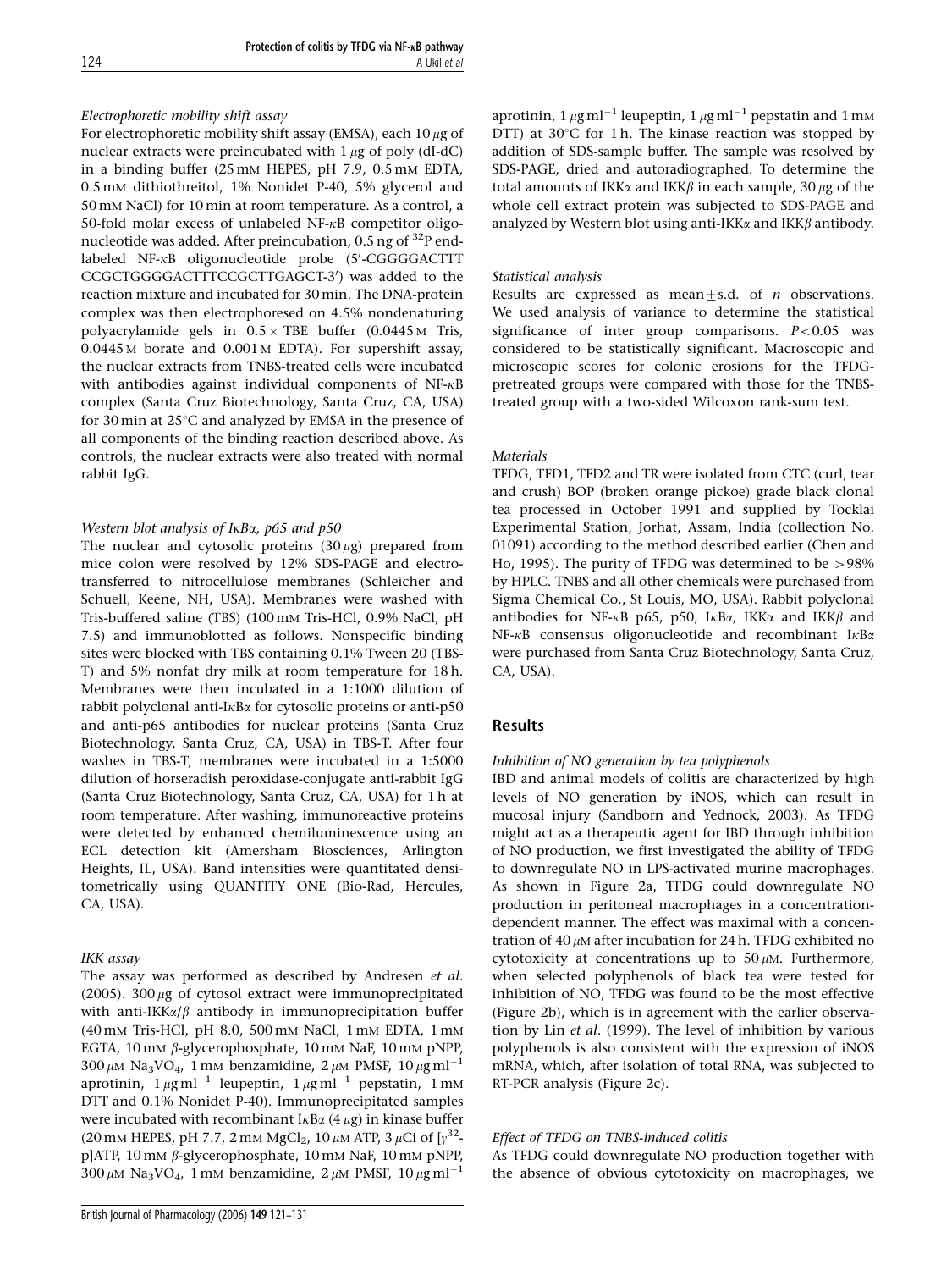

Figure 2 Effect of TFDG on NO production. (a) Peritoneal  $\frac{1}{2}$  macrophages (10<sup>6</sup> cells ml<sup>-1</sup>) were cotreated with LPS (100 ng ml<sup>-1</sup>) and various concentrations of TFDG for 24 h at 37 $^{\circ}$ C. Cell viability was assessed by an MTT assay. (b) Macrophages  $(10^6 \text{ cells ml}^{-1})$ were incubated with LPS  $(100 \text{ ng m}^{-1})$  either alone or in the presence of 40  $\mu$ M each of TFDG, TFD1, TFD2 or TR. Each bar shows the mean $\pm$ s.d. of three independent experiments. (c) The nature of iNOS expression by various agents was also determined by RT-PCR of its mRNA transcript.

checked the efficacy of TFDG on TNBS-induced colitis. Single intracolonic administration of 6 mg TNBS in 30% ethanol reproducibly induced a transient IBD-like colitis with maximum inflammation at 4 days. Significant edema formation along with focal ulcerations, necrosis and adhesions was observed in the descending colon of the TNBS control group. The dose titration experiment assessed the efficacy of TFDG against TNBS-colitis with a dose range of  $1-10$  mg ml<sup>-1</sup> given daily for 10 days before induction of colitis as well as during the course of the disease. Oral administration of TFDG significantly reduced the extent and severity of the injury of large intestine in a dose-dependent manner as shown by both macroscopic and microscopic damage scores (Figure 3a and e). As expected, TFDG significantly reduced colonic MPO activity, an index of neutrophilic infiltration in the mucosa (Figure 3f). TFDG pretreatment also significantly reversed the decrease of body weight and increase of spleen and colon weight, an indicator of inflammation, associated with TNBS-induced colitis (Figure 3b, c and d). The results indicate that  $5 \text{ mg kg}^{-1} \text{ day}^{-1}$ might be regarded as the lowest active dose of TFDG for effective treatment. Histochemistry demonstrated prominent infiltration of granulocytes into the affected colon of TNBS control, especially in the most severely damaged regions (Figure 3h) at day 4. In contrast, in colonic sections from TFDG-treated mice  $(5 \text{ mg kg}^{-1} \text{ day}^{-1})$ , only a few granulocytes were observed in the mucosa and submucosa propria (Figure 3i). Regarding local effects of TFDG in the colons, control experiments were carried out using TFDG pretreatment in the absence of TNBS treatment as well as TFDG pretreatment in 30% ethanol. In both the controls, no histological modifications were observed as compared to control mice receiving 30% ethanol.

#### Effects of TFDG on cytokine mRNA levels

To evaluate the type of immunological response in TNBSinduced colitis due to TFDG treatment, mRNA transcription levels for TNF- $\alpha$ , IFN- $\gamma$  and IL-12 p40 were determined on colonic mucosal cells. The increases in all the cytokine mRNA levels occurred in TNBS-treated groups from day 2 through day 8 but most significant increases were seen at day 4 compared with control (ethanol-treated) at corresponding times (Figure 4a). This represented a dominant inflammatory Th1 response in TNBS-induced colitis. However, pretreatment with TFDG  $(5 \text{ mg kg}^{-1} \text{ day}^{-1})$  significantly decreased the message levels in TNBS-treated groups in all the time points from day 2 through day 8 compared with TNBStreated group at corresponding time (Figure 4a). For additional confirmation, cytokine production was assessed in colonic mucosal cells of TFDG-treated animals at the protein level by ELISA, which showed significantly less TNF- $\alpha$ , IFN- $\gamma$ and IL-12 p40 than those from TNBS control (Figure 4b). TFDG pretreatment also resulted in downregulation of iNOS in TNBS-group at both mRNA and protein level (Figure 5). These results not only suggest suppression of Th1 functions but also show the potential of TFDG as a proper effector molecule, which might induce protective responses.

#### Effect of TFDG on NF-kB DNA binding and activation

The apparent decrease of iNOS and Th1 cytokine profile by TFDG led us to examine the status of NF-kB in control and treated mice, because this transcription factor is known to regulate the production of various proinflammatory cytokines such as IL-12, IL-1 $\beta$  and TNF- $\alpha$  as well as the activation of specific enzymes such as iNOS and cyclooxygenase. The kinetics of NF- $\kappa$ B activation in colonic mucosa groups were determined by EMSA using nuclear extracts of whole colonic tissues from control mice (which received 30% ethanol without TNBS) and TFDG-treated or untreated TNBS colitis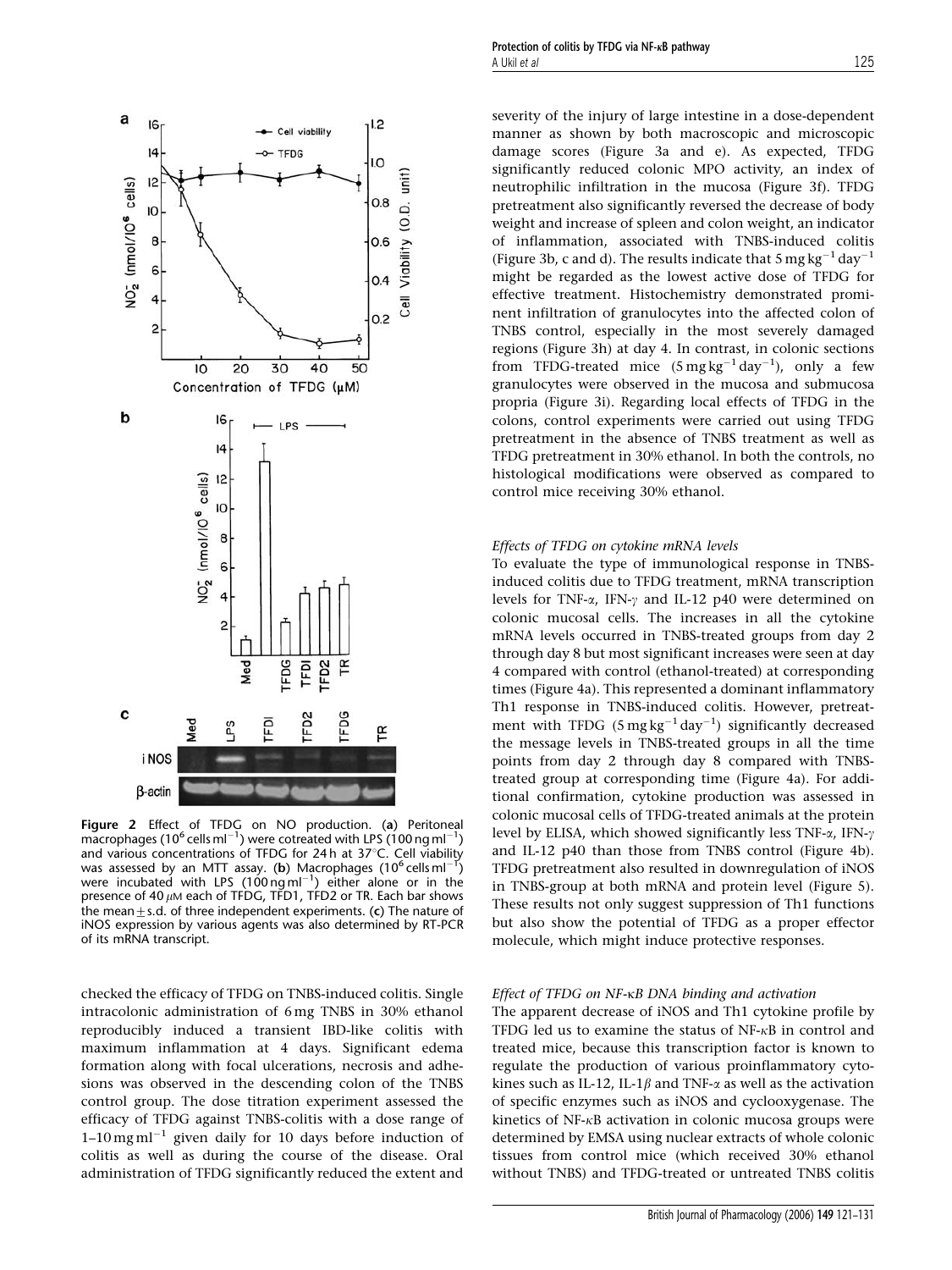

Figure 3 Effect of TFDG treatment on established colitis. Mice were treated with 0.1 ml of TNBS (60 mg ml<sup>-1</sup>) intracolonically and assessed at various times (2–8 days) after treatment. (a) Colonic damage was scored by blinded assessment based on validated scoring system as described in Methods. Evaluation of body weights (b), spleen (c) and colon (d) expressed as a percentage of the original weight on day 0. A significant weight gain was observed at 4 days after TNBS administration in spleen and colon. TFDG pretreatment (5 and 10 mg kg <sup>1</sup>) significantly prevented the loss in body weight (b) as well as reduced the organ weight (c and d). (e) Histological scoring was performed semi-quantitatively in hematoxylin and eosin-stained sections. (f) Assessment of myeloperoxidase activity in TNBS-treated mice in comparison to control. Values are means  $\pm$  s.d. of 10 mice for each group. Results for the TFDG treatment group were compared against those for the TNBS-treated group with a two-sided Wilcoxon rank-sum test. \*P<0.01, \*\*P<0.05 vs TNBS. Histological appearance of mice colonic mucosa after hematoxylin and eosin stain, treated with 30% ethanol in PBS (g), treated with TNBS (60 mg ml<sup>-1</sup>) in 30% ethanol (**h**) and pretreated with TFDG (5 mg kg<sup>-1</sup>) (i). TNBS-induced colonic inflammation (at 4 days) was mostly associated with loss of goblet cells, crypt damage, mucosal ulceration and accompanying edema of the submucosa. Pretreatment with TFDG significantly attenuated the damages in morphology associated with TNBS treatment. Original magnification:  $\times$  250.

mice (Figure 6a). A basal level of  $NF-\kappa B$  DNA-binding activity was found in colonic nuclear extracts from mice in control group. The nuclear localization of NF-kB in the TNBS-treated group was increased after day 2 compared to control group, became maximal at day 4 and again decreased at day 8. TNBS-induced enhancement of NF-kB DNA-binding activity was suppressed by pretreatment with 5 mg kg<sup>-1</sup> day<sup>-1</sup> TFDG at all time points. Excess unlabeled specific oligonucleotides inhibited the NF- $\kappa$ B mobility shift, indicating thereby the specificity of DNA-protein complex. To identify the specific  $NF-\kappa B$  subunits that comprise the NF- $\kappa B$  signal detected by EMSA in TNBS-induced colitis at day 4, supershift assay was

performed. Specific antibodies to p50, p52, p65, c-Rel and Rel B were used for these experiments. Supershift studies demonstrated that antibodies to p65 shifted the entire signal and that antibodies to p50 also caused a significant shift. However, anti-p52, anti-c-Rel or anti-Rel B antibodies did not shift the NF- $\kappa$ B signals (Figure 6b). To determine the effect of TFDG on the migration of p50 and p65 into the nucleus, Western blot analyses of nuclear protein fractions from colonic mucosa were conducted. Accumulation of p50 and p65 subunits in the nuclear protein fraction was greatly increased in TNBS-treated mice at all time points examined (Figure 6c). However, consistent with the DNA-binding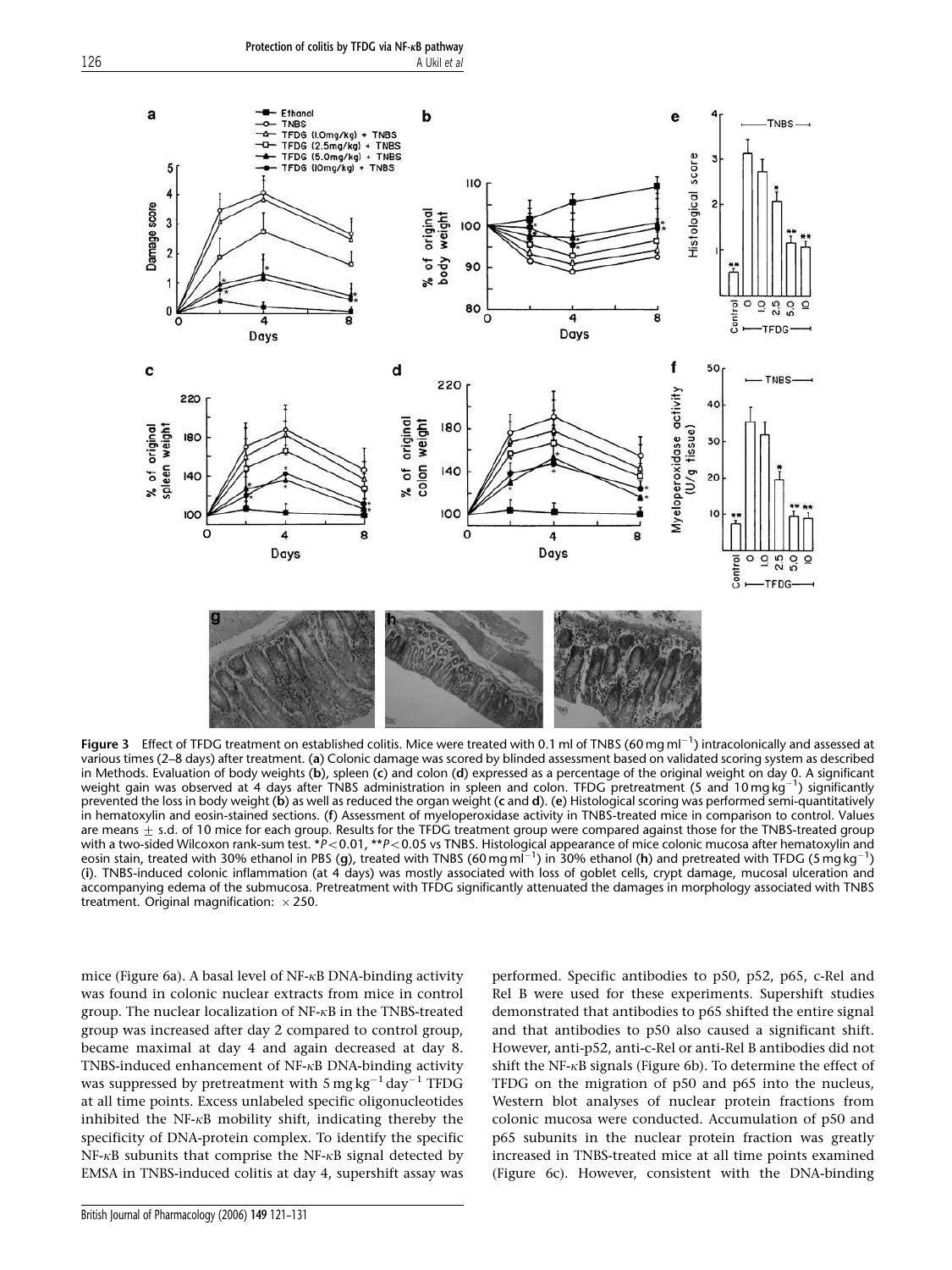Protection of colitis by TFDG via NF- $\kappa$ B pathway A Ukil et al 127



Figure 4 Proinflammatory cytokine expression in colonic mucosa of mice with TNBS-induced colitis. Oral pretreatment with TFDG  $(5 \text{ mg kg}^{-1})$  showed a significant decrease in the expression levels of IFN- $\gamma$ , IL-12 p40 and TNF- $\alpha$  in the colon of TNBS-treated mice both at  $(5 \text{ mg kg}^{-1})$  showed a significant decrease in the expression levels of IF mRNA (a) and protein (b) level as analyzed by RT-PCR and ELISA, respectively. RT-PCR products were visualized by ethidium staining. RNA samples were obtained from six mice in each group. Results are representative of three separate samples.  $\beta$ -actin expression levels were used as controls for RNA content and integrity. Band intensities quantified by densitometry are shown as bar diagrams.



Figure 5 A time–course pattern of iNOS expression. iNOS expression by RT-PCR (a) and Western blot (b) in colonic mucosa of colitic mice and TFDG-pretreated colitic mice on day 2, 4 and 8 after TNBS administration. RT-PCR products were visualized by ethidium bromide staining. RNA samples were obtained from six mice in each group. Results are representative of duplicate samples of three separate experiments and the densitometric evaluations are means of three independent experiments. \*P<0.01; \*\*P<0.001 vs control.  $\beta$ -actin expression levels were used as controls for RNA content and integrity.

activity, nuclear translocation of both p50 and p65 subunits, which peaked at day 4 after TNBS-treatment, were significantly suppressed by oral administration of  $5 \text{ mg kg}^{-1} \text{ day}^{-1}$ TFDG.

#### Preservation of I<sub>KB</sub> by TFDG pretreatment

The activation of  $NF-\kappa B$  is thought to occur secondary to the proteolytic degradation of cytosolic  $I \kappa B \alpha$ , allowing free NF- $\kappa$ B to translocate to the nucleus where it binds to specific promoter sequences and initiates gene transcription (Henkel et al., 1993). As pretreatment with TFDG inhibited NF- $\kappa$ B activation in colonic mucosa of mice receiving TNBS, we determined if the protective effect of TFDG against TNBSinduced colon injury might be related to its effect in

preserving cytosolic IkBa. Western blot analysis of the cytoplasmic extract prepared from colon homogenates revealed that  $I \kappa B \alpha$  protein levels were elevated in TFDGtreated group compared with untreated TNBS group (Figure 7a). Although a basal level of  $I_{\kappa}B_{\alpha}$  was there in the control group (30% ethanol),  $I \kappa B \alpha$  protein levels were greatly depleted in TNBS groups, indicating that NF-kB activation in this group occurred via  $I \kappa B \alpha$  degradation. In contrast, pretreatment with TFDG  $(5 \text{ mg kg}^{-1} \text{ day}^{-1})$  in TNBS groups protected  $I<sub>K</sub>B<sub>\alpha</sub>$  degradation, which in turn prevented the translocation of NF-kB from the cytoplasm to nucleus. As  $I \kappa B\alpha$  is phosphorylated by the IKK multiprotein complex, the effect of TFDG on the status of intrinsic cellular IKK activation was determined. Accordingly, IKK was isolated from the colonic mucosal cytosolic extract of TFDG-treated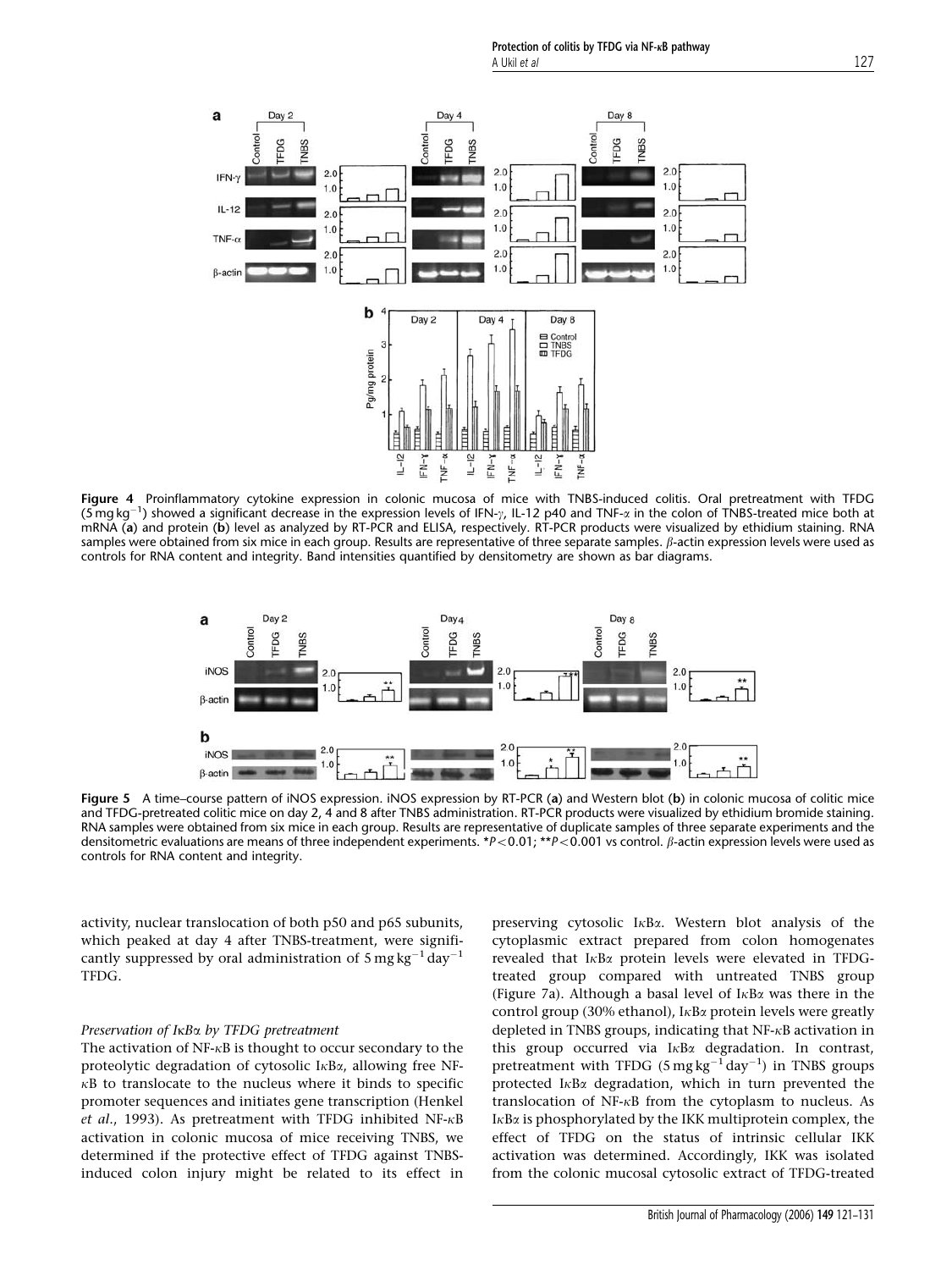Protection of colitis by TFDG via NF-KB pathway 128 A Ukil et al.



**Figure 6** Effects of TFDG pretreatment (5 mg kg<sup>-1</sup>) on the kinetics of NF-<sub>K</sub>B activation in colon tissue samples of mice with TNBS-induced colitis. (a) Nuclear extracts were obtained from mouse colon at the indicated time period and analyzed for NF-<sub>KB</sub> activity by EMSA. Each lane represents colon nuclear extracts from the control, TNBS or TFDG group. UP indicates  $50 \times$  molar excess of unlabeled probe. Oral administration of TFDG consistently decreased the NF-kB-binding activity, which reached maximum at day 4 after TNBS administration and then started decreasing. (b) For supershift assay, nuclear extracts from colonic mucosa of mice at 4 day after TNBS administration were incubated with antibodies against individual components of NF- $\kappa$ B complex for 30 min before to EMSA analysis. (c) Western blot analysis of nuclear protein fraction shows a time-dependent migration of p50 and p65 into the nucleus of colon tissues in TNBS-induced colitis. Oral<br>administration of TFDG (5 mg kg<sup>-1</sup> day<sup>-1</sup>) markedly suppressed the TNBS-induced nuc densitometrically and are normalized to  $\beta$ -actin. The results are representative of duplicate samples of three separate experiments and the densitometric evaluations are means of three independent experiments. \* $P<0.01$ ; \*\* $P<0.001$  vs control.

and untreated TNBS-colitic mice by immunoprecipitation with anti-IKK $\alpha$  and anti-IKK $\beta$  antibodies. The immunoprecipitated samples were used for kinase assay with recombinant I $\kappa$ B $\alpha$  as substrate. The radiolabeled phosphorylated I $\kappa$ B $\alpha$ specific band was detected in mucosal cells of TNBS-treated mice, demonstrating the ability of TNBS to induce IKK activity (Figure 7b). In contrast, IKK activity was negligible in the normal untreated (30% ethanol) as well as TFDG-treated colitic mice (Figure 7b). Western blot analysis with whole cell lysates using anti-IKK $\alpha$  and anti-IKK $\beta$  antibodies (Figure 7b) showed identical levels of expression of IKK, suggesting that IKK was equally expressed in cells with different treatments. These results suggest that oral administration of TFDG prevented the TNBS-induced  $NF-\kappa B$  activation by suppression of IKK activity resulting in preservation of the cytosolic  $I \kappa B\alpha$  protein. This may, in part, explain the reduced levels of proinflammatory cytokines in TNBS-treated groups after TFDG pretreatment.

## Discussion and conclusions

Results of the present study have demonstrated that TFDG treatment could substantially reduce the TNBS-induced increased levels of inflammation and tissue injury in the mouse colon. This is consistent with the results reported by other investigators that the release of NO and proinflammatory cytokines play a central role in the TNBS-induced colitis. The ability of TFDG treatment to suppress the TNBS-induced release of these mediators, therefore, may constitute one of the possible mechanisms for its anticolitic effects. Further, the present study provides the first in vivo evidence that TFDG may exert its beneficial effects on experimental colitis at least in part, by inhibiting the  $I \kappa B \alpha$ -dependent signaling pathway.

Extensive experimental studies have shown that a variety of the pro-inflammatory mediators associated with IBD are regulated at the transcriptional level by the nuclear factor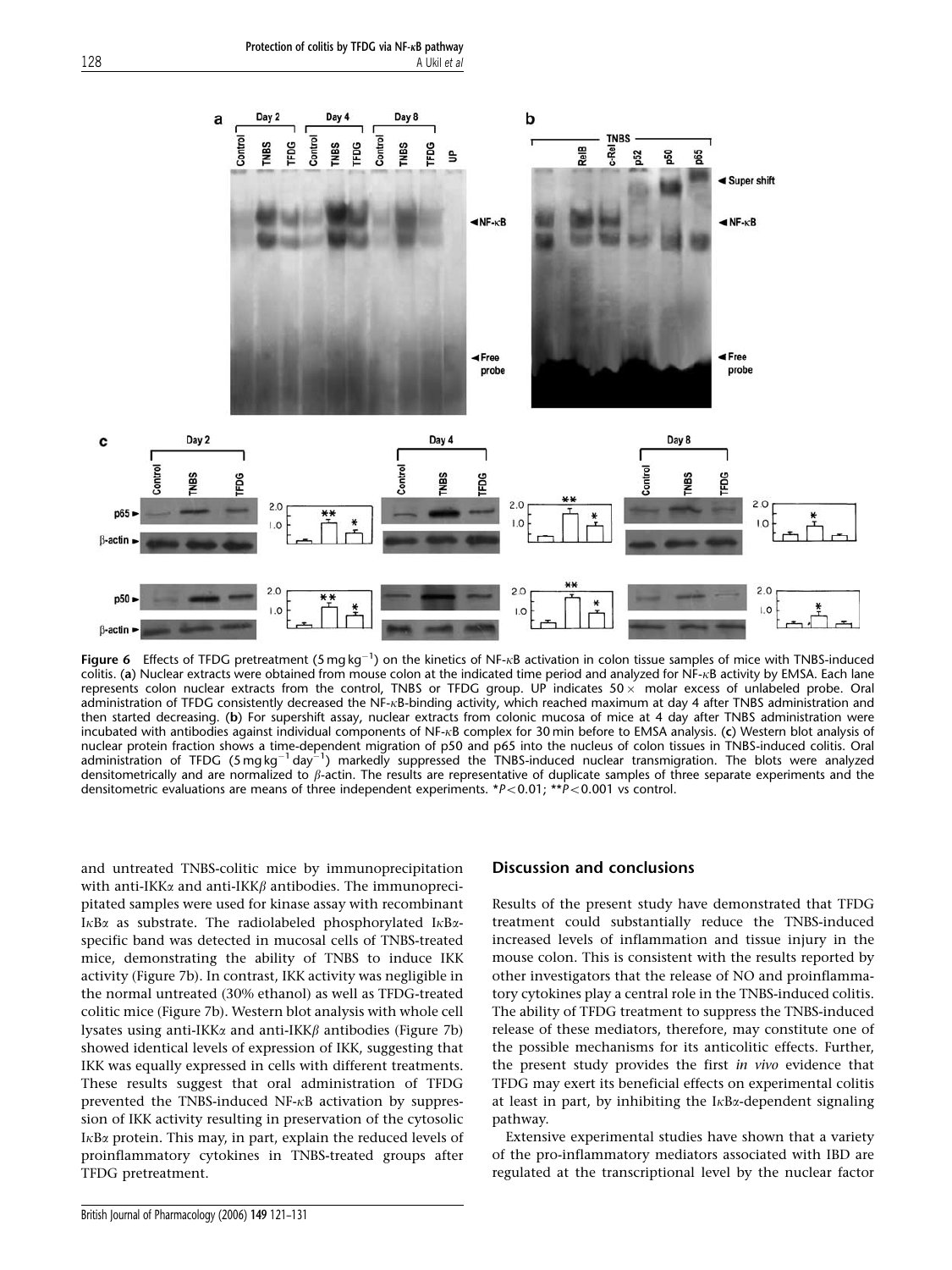

Figure 7 Effect of TFDG pretreatment on  $I\kappa B\alpha$  protein expression and IKK activation in the colon tissue of mice with TNBS-induced colitis. (a) Western blot analysis shows a time dependent increased preservation of  $\frac{1}{k}B\alpha$  protein in TFDG (5 mg kg<sup>-1</sup> day<sup>-1</sup>) pretreated groups as opposed to depletion in TNBS groups. The blots were analyzed densitometrically and the values are normalized to  $\beta$ -actin. Results are representative of one of three independent experiments. (b) Whole cell extracts were prepared and immunoprecipitated with antibodies against IKK $\beta$  and IKK $\alpha$ . Activity of immunoprecipitated IKK was measured using GST-I $\kappa$ B $\alpha$  as substrate and GST phosphorylated-I $\kappa$ B $\alpha$  was visualized by autoradiography. Relative amounts of IKK $\alpha$  and IKK $\beta$  in the whole cell extracts were determined by Western blots.

NF- $\kappa$ B and/or activator protein 1 (AP-1) (Karin et al., 1997; Baeuerle, 1998). Increasing amounts of evidence are available to show that chronic inflammation of the intestine and colon can be ameliorated by the inhibition of  $NF-\kappa B$ in experimental colitis (Togawa et al., 2002). Inhibition of NF-kB in peripheral blood mononuclear cells and lamina propria mononuclear cells has been shown to offer an interesting alternative approach for the treatment of CD (Segain et al., 2000). A few reports have also demonstrated a role for AP-1 activation in intestinal inflammation (Gonsky et al., 1998; Abreu-Martin et al., 1999). In a recent study, treatment of TNBS induced experimental colitis with poly (ADP-ribose) polymerase inhibitor resulted in reduced DNA-binding of both NF-kB and AP-1 in the colon (Zingarelli et al., 2003). Although TFDG is known to inhibit the activation of both NF- $\kappa$ B and AP-1 (Chung et al., 1999; Lin et al., 1999), in the present study, we have focused on the mechanism of  $NF-\kappa B$ activation in relation to the pharmacological effect of TFDG. In our previous study, we reported the protective effect of thearubigin in TNBS-induced colon injury in mice (Maity et al., 2003) and suggested that inhibition of NF- $\kappa$ B-regulated transcriptional control of proinflammatory cytokines may be an important target for the treatment of IBD. Theaflavins and thearubigins are known to be the major polyphenols of black tea. They have phenol rings that act as electron traps to scavenge peroxy radicals, superoxide-anions and hydroxyl radicals (Katiyar et al., 1993; Lin et al., 1996). Among theaflavins, TFDG, which has two gallic acid moieties, exhibited the strongest anti-inflammatory activity as judged by its suppression on iNOS induction in LPS-stimulated macrophages. The inhibition of iNOS protein induction was in the following order:  $TFDG > (-)$  epigallocatechin-3gallate > a mixture of theaflavin-3-gallate and theaflavin-3'gallate > thearubigin > theaflavin (Lin et al., 1999). Our results are also in agreement with this order.

The data presented in this report suggest that TFDG exerts its beneficial effect on TNBS-induced colitis mostly through its ability to inhibit the activation of  $NF-\kappa B$  by inhibiting the phosphorylation and subsequent degradation of  $I<sub>k</sub>B<sub>\alpha</sub>$ . The study is consistent with the findings that TFDG may exert its anti-inflammatory and cancer chemopreventive actions by suppressing the activation of  $NF-<sub>k</sub>B$  through inhibition of IKK activity (Pan et al., 2000; Liang et al., 2002). The degree of inflammation and tissue injury caused by TNBS was substantially reduced in mice treated with a dose of  $5 \text{ mg} \text{ kg}^{-1} \text{ day}^{-1}$  TFDG. This dose of TFDG may be correlated to an average consumption of four cups of tea per day for a 70-kg adult human as according to Lodovici et al. (2000).

There is ample evidence from animal models of IBD that NO is involved in gut inflammation through the modulation of iNOS (Rachmilewitz et al., 1995; Singer et al., 1996; Kimura et al., 1997). Selective inhibition of iNOS can significantly decrease the extent and severity of tissue injury in experimental colitis (Kankuri et al., 2001). The data presented in this paper confirm that oral administration of TFDG downregulates the TNBS-induced overexpression of proinflammatory cytokine genes for IFN- $\gamma$ , IL-12, TNF- $\alpha$  and also iNOS. TFDG treatment led to a marked suppression in IL-12 mRNA levels by mucosal cells of TNBS-administered mice, which may result in reduced Th1 response as IL-12 production is critical for the development of Th1 cells (Trinchieri, 1998). A growing body of literature is available on the beneficial effect of EGCG, the most effective polyphenol component of green tea, on various disease processes and health disorders. Although limited studies have been carried out with black tea, most of the biological functions of tea polyphenols have been ascribed to their antioxidation activity and theaflavins in black tea possess at least the same antioxidant potency as catechins in green tea (Leung et al., 2001). Thus, both EGCG and TFDG are known to inactivate PKC (Chen et al., 1999)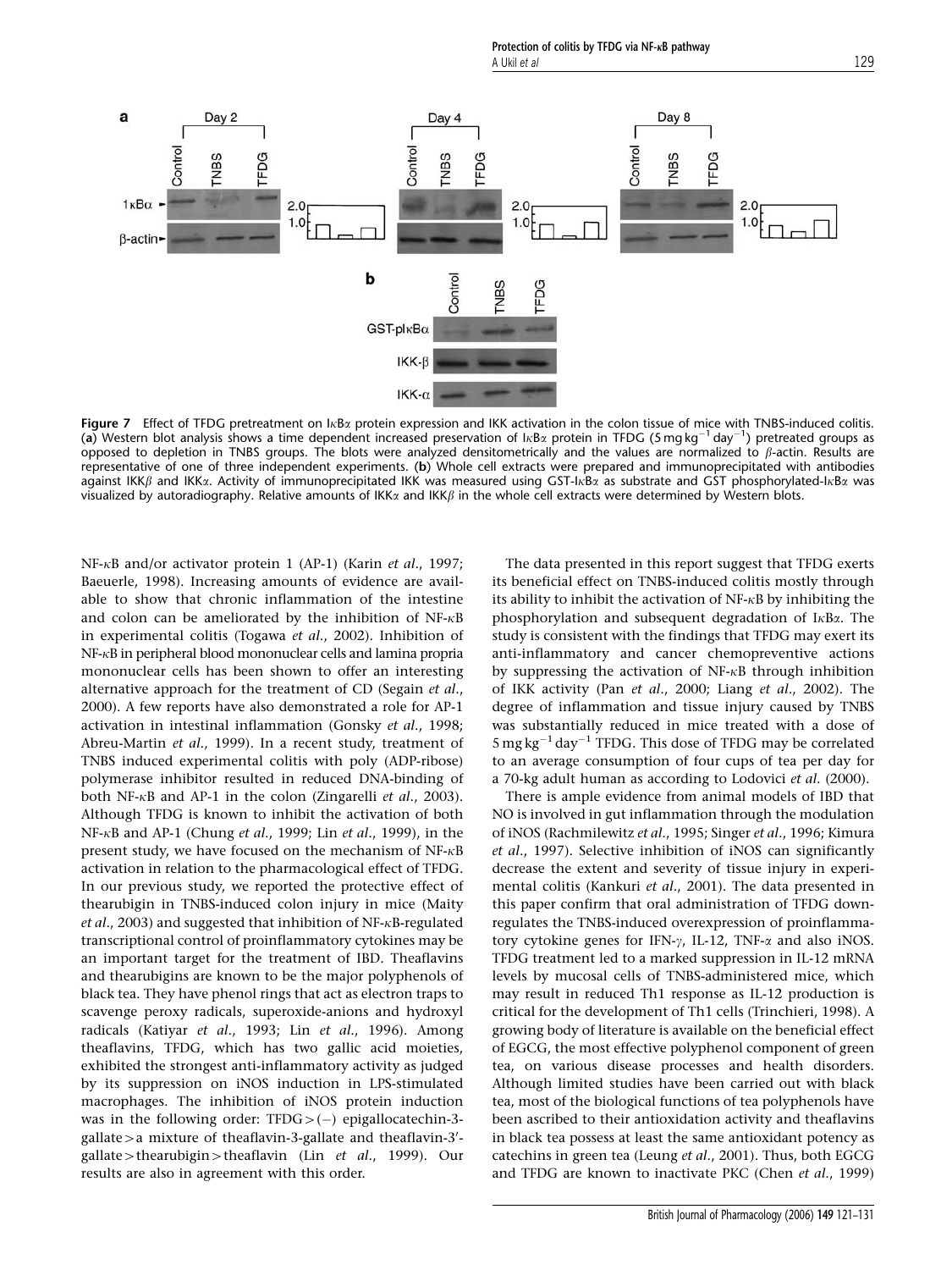and have also been shown to block the induction of NOS (Lin et al., 1999). Moreover, antitumor promotion effects of EGCG and TFDG may be functionally linked to the inhibition of signal transduction to transcription factors such as AP-1 and NF- $\kappa$ B (Nomura et al., 2000).

The mechanism by which TFDG inhibits iNOS, IL-12 and TNF-a production seems to be through the downregulation of NF-kB-mediated activation, since TFDG is capable of inhibiting  $NF-\kappa B$  activity in EMSA using nuclear extracts of colonic cells. As  $NF-\kappa B$  activation is believed to play a major role in regulation of proinflammatory gene transcription, its suppression by TFDG may inhibit early steps of inflammation and modulate upregulation of multiple proinflammatory genes. Binding sites for the NF-kB family of transcription factors are found in the promoter and enhancer regions of a multitude of genes, including cytokines, chemokines and growth factors that are known to be involved in the inflammatory response. Our data suggest that activation and nuclear translocation of NF-kB is important for TNBS-induced colon injury in mice. The accumulation of p65 and p50 in the nuclear fraction of TNBS-treated mice, were significantly decreased in TFDGpretreated mice. Our findings also support a role for IKBa in vivo because activation of NF- $\kappa$ B during TNBS-induced colitis was accompanied by depletion of  $I<sub>K</sub>B<sub>\alpha</sub>$  from the colonic tissue, presumably though proteolytic degradation. The data presented in this study thus strongly suggest that activation of NF- $\kappa$ B in vivo is a necessary prerequisite for the production of proinflammatory cytokines in TNBS-induced colitis and the protection afforded by TFDG may be due to its antioxidant effects. This is consistent with the observation of other in vitro and in vivo studies where treatments with antioxidants such as N-acetyl cysteine (Leff et al., 1993) and pyrrolidine dithiocarbamate (Nathens et al., 1997) were found to block activation of  $NF-\kappa B$  by blocking the signalinduced phosphorylation of  $I\kappa B\alpha$ .

In conclusion, this study demonstrates that the degree of colitis caused by administration of TNBS is significantly attenuated by TFDG, a major polyphenol of black tea. Further, we have provided evidence that the activation of transcription factor NF-kB plays a significant role in TNBSinduced colitis and the therapeutic potential of TFDG resides in its ability to downregulate the activation of  $NF-\kappa B$ by inhibiting the degradation of its endogenous inhibitor I $\kappa$ B $\alpha$ . TFDG thus may be used as a downregulator of NF- $\kappa$ B transactivation and might prove to be therapeutically effective for the treatment of inflammation in general.

# Acknowledgements

This work was supported by grants from Council of Scientific and Industrial Research, Govt. of India and Tea Research Association, India.

# Conflict of interest

The authors state no conflict of interest.

# References

- Abreu-martin MT, Palladino AA, Faris M, Carramanzana NM, Nel AE, Targan SR (1999). Fas activates the JNK pathway in human colonic epithelial cells: lack of a direct role in apoptosis. Am J Physiol 276: G599–G605.
- Albelda SM, Smith CW, Ward PA (1994). Adhesion molecules and inflammatory injury. FASEB J 8: 504–512.
- Andresen L, Jorgensen VL, Perner A, Hansen A, Eugen-olsen J, Raskmadsen J (2005). Activation of nuclear factor  $\kappa$ B in colonic mucosa from patients with collagenous and ulcerative colitis. Gut 54: 503–509.
- Baeuerle PA (1998). I<sub>K</sub>B-NF-<sub>K</sub>B structures: at the interface of inflammation control. Cell 11: 729–731.
- Baldwin AS (1996). The NF- $\kappa$ B and I $\kappa$ B proteins: new discoveries and insights. Annu Rev Immunol 14: 649–683.
- Balentine DA, Wiseman SA, Bouwens LC (1997). The chemistry of tea flavonoids. Crit Rev Food Sci Nutr 37: 693–704.
- Basu N, Sett R, Das PK (1991). Down-regulation of mannose receptors on macrophages after infection with Leishmania donovani. Biochem J 277: 451–456.
- Boismenu R, Chen Y (2000). Insights from mouse model of colitis. J Leukocyte Biol 67: 267–278.
- Chan MMY, Huang HI, Fenton MR, Fong D (1997). Inhibition of inducible nitric oxide synthase gene expression and enzyme activity by epigallocatechin gallate, a natural product from tea. Biochem Pharmacol 54: 1281–1286.
- Chen CW, Ho CT (1995). Antioxidant properties of polyphenols extracted from green and black teas. J Food Lipids 2: 35-46.
- Chen YC, Liang YC, Lin-shiau SY, Ho CT, Lin JK (1999). Inhibition of TPA-induced protein kinase C and transcription activator protein-1 binding activities by theaflavin-3,3'-digallate from black tea in NIH3T3 cells. J Agric Food Chem 47: 1416–1421.
- Chung JY, Huang C, Meng X, Dong Z, Yang CS (1999). Inhibition of activator protein 1 activity and cell growth by purified green tea and black tea polyphenols in H-ras-transformed cells: structureactivity relationship and mechanisms involved. Cancer Res 59: 4610–4617.
- Das L, Datta N, Bandyopadhyay S, Das PK (2001). Successful therapy of lethal murine visceral leishmaniasis with cystatin involves upregulation of nitric oxide and favorable T cell response. *J Immunol* 166: 4020–4028.
- Dufresne CJ, Farnworth ER (2001). A review of latest research findings on the health promotion properties of tea. J Nutr Biochem  $12: 404 - 421$
- Elson CO, Sartor RB, Tennyson GS, Riddell RH (1995). Experimental models of inflammatory bowel disease. Gastroenterology 109: 1344–1367.
- Gomes A, Vedasiromani JR, Das M, Ganguly DK (1995). Antihyperglycemic effect of black tea (Camellia sinensis) in rat. J Ethnopharmacol 45: 223–226.
- Gonsky R, Deem RL, Hughes CC, Targan SR (1998). Activation of the CD2 pathway in lamina propria T cells upregulates functionally active AP-1 binding to the IL-12 promoter, resulting in messenger RNA transcription and IL-12 secretion. *J Immunol* 160: 4914–4922.
- Hamamoto N, Maemura K, Hirata I, Murano M, Sasaki S, Katsu K (1999). Inhibition of dextran sulphate sodium (DSS)-induced colitis in mice by intracolonically administered antibodies against adhesion molecules endothelial leucocyte adhesion molecule-1 (ELAM-1) or intracellular adhesion molecule-1 (ICAM-1)). Clin Exp Immunol 117: 462–468.
- Henkel T, Mechleidt T, Alkalay I, Kronke M, Ben-neriah Y, Baeuerle PA (1993). Rapid proteolysis of I kappa B-alpha is necessary for activation of transcription factor NF-kappaB. Nature (London) 365: 182–185.
- Kankuri E, Vaali K, Knowles RG, Lahde M, Korpela R, Vapaatalo H et al. (2001). Suppression of acute experimental colitis by a highly selective inducible nitric oxide synthase inhibitor, N-[3-(aminomethyl)benzyl]acetamidine. J Pharm Exp Ther 298: 1128–1132.
- Karin M, Liu ZG, Zandi E (1997). AP-1 function and regulation. Curr Opin Cell Biol 9: 240–246.
- Katiyar SK, Agarwal R, Zaim MT, Mukhtar H (1993). Protection against N-nitrosodiethylamine and benzo(a)pyrene-induced